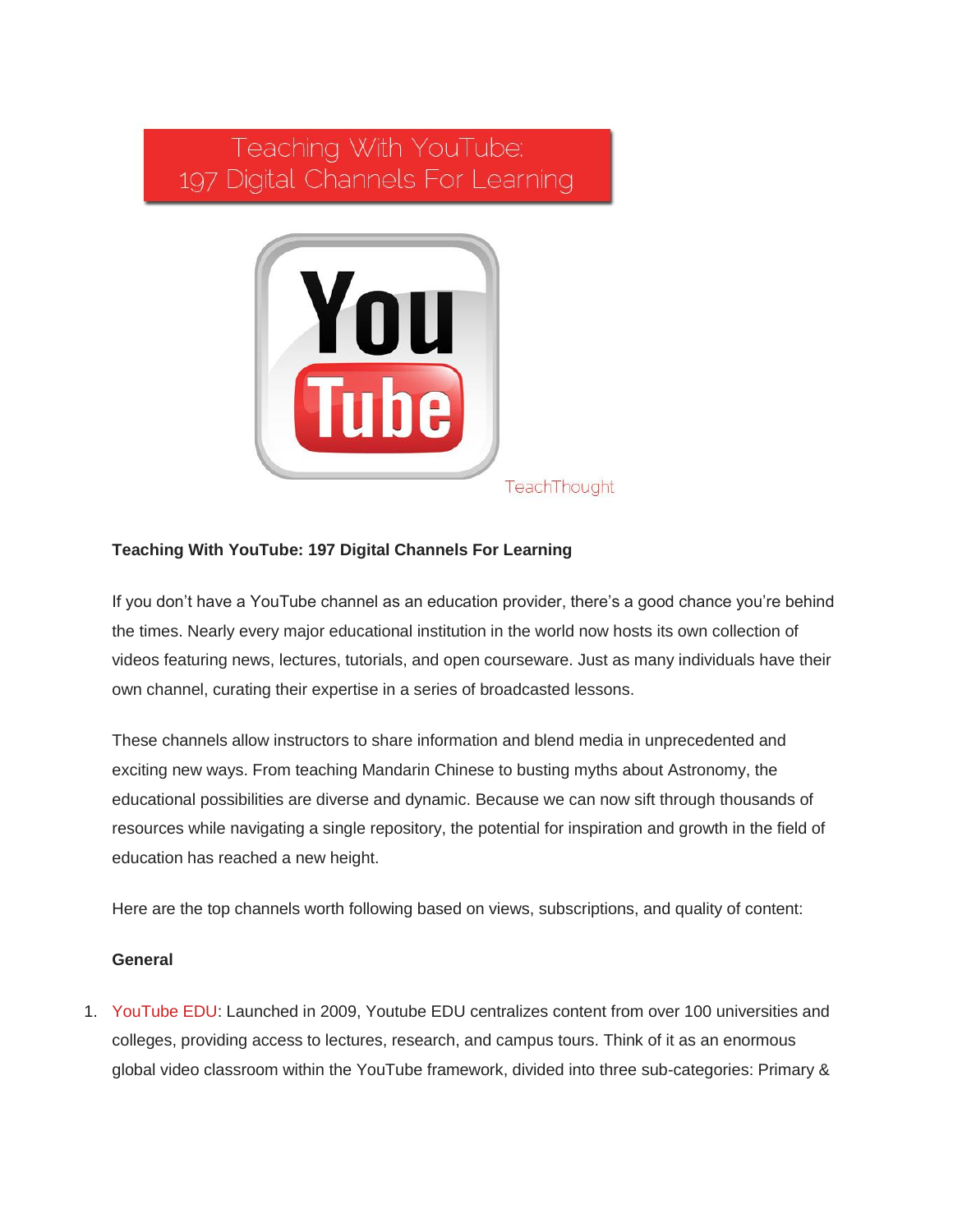Secondary Education, University and Lifelong Learning. You can even build your own global classroom by uploading videos to your YouTube channel.

- 2. [Teaching Channel:](http://www.youtube.com/user/TeachingChannel) A video showcase of inspiring and effective teaching practices.
- 3. [TED-Ed:](http://www.youtube.com/user/TEDEducation/about) With over 400,000 subscribers, this channel offers an extensive library of original videos meant to inform and inspire. A new lesson is posted every day, Monday-Friday, and relevant TED Talks are highlighted on weekends.
- 4. [TED & TEDx:](http://www.youtube.com/user/TEDtalksDirector) As of 2011, TED Talks were the #1 non-profit channel subscribed to on YouTube. These ideas worth spreading have reached over 60 million viewers worldwide.
- 5. [Edutopia:](http://www.youtube.com/user/edutopia) Run by the George Lucas Foundation, Edutopia focuses on K-12 education but offers a plethora of evidence-based teaching strategies for all levels and disciplines.
- 6. [BIEPBL:](http://www.youtube.com/user/BIEPBL/videos) Videos from the Buck Institute of Education, dedicated to improving 21st Century teaching and learning by creating and disseminating products, practices, and knowledge for effective Project Based Learning.
- 7. [ASCD:](http://www.youtube.com/user/ascdwholechild/videos) Profiles in education, annual conferences, tutorials, and more.
- 8. [Learning to Teach Online:](http://www.youtube.com/user/COFAonlineUNSW) This multi-award-winning free professional development channel is designed to help teachers from any discipline, whether experienced in online teaching or not, gain a working understanding of successful online teaching pedagogies that they can apply in their own unique teaching situations.
- 9. [Khan Academy:](http://www.youtube.com/user/khanacademy) This non-profit educational organization, created in 2006 by educator Salman Khan, a graduate of MIT and Harvard Business School, supplies all of its lessons online for free. An original pioneer of the open education movement.
- 10. [Office of EdTech:](http://www.youtube.com/user/OfficeOfEdTech) Videos and playlists including information about technology and learning.
- 11. [The International Society for Technology in Education \(ISTE\):](http://www.youtube.com/user/istevideos/videos) Helpful and engaging resources for integrating technology into your lessons.
- 12. [SXSWEdu:](http://www.youtube.com/user/SXSWEDU/about) Videos from the annual education conference at SXSW (South by Southwest).
- 13. [The Times Higher Education:](http://www.youtube.com/user/TimesHigherEducation/videos) A good collection of videos documenting the World University Rankings. Only 526 subscribers so far, but an important channel nonetheless.
- 14. [Discovery Channel:](http://www.youtube.com/user/DiscoveryNetworks) A great educational resource, dedicated to bringing viewers amazing stories and experiences from the world of science, natural history, anthropology, survival, geography, and engineering.
- 15. [National Geographic:](http://www.youtube.com/user/NationalGeographic) With nearly 3 million subscribers, this channel covers wildlife, natural history, archaeology, and more.
- 16. [Expert Village:](http://www.youtube.com/user/expertvillage) Watch. Learn. Do. Tutorials on pretty much anything you can think of.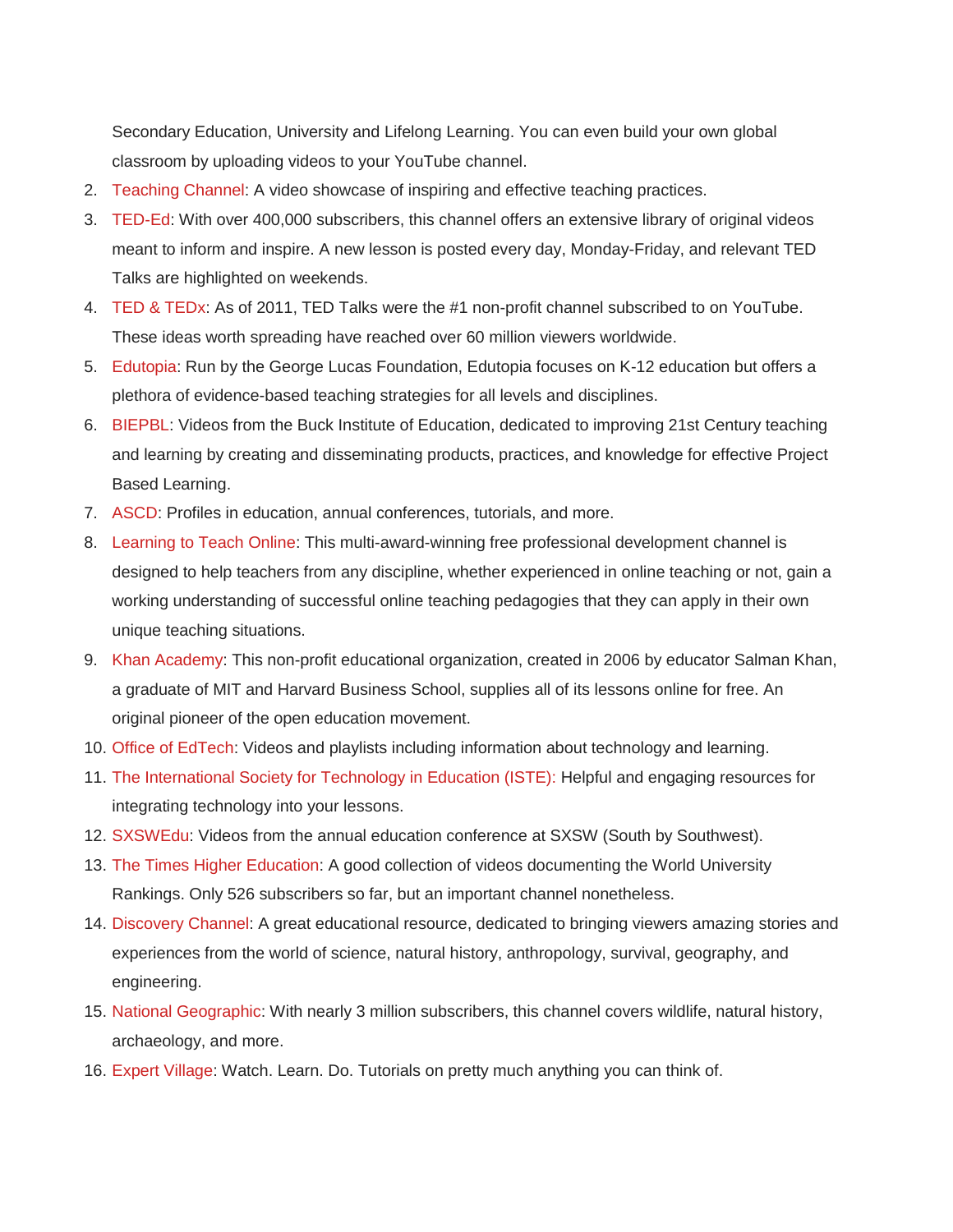- 17. [Nobel Prize:](http://www.youtube.com/user/thenobelprize) Watch interviews with Nobel Prize winners past and present, gaining some insight into their creative and technical processes.
- 18. [Biography:](http://www.youtube.com/user/BiographyChannel/about) A very useful resource, this channel digs deep to present interesting, little-known facts alongside biographical overviews of famous icons. An added bonus, find events that occurred On This Day in history, including famous birthdays and notable deaths.
- 19. [Smithsonian:](http://www.youtube.com/user/smithsonianchannel/about) With 19 museums, 9 international research centers, and 168 million artifacts to draw from, this channel provides information on the history of our planet, life, and culture.
- 20. [Australian Indigenous Education Foundation:](http://www.youtube.com/user/AIEFoundation) The Australian Indigenous Education Foundation (AIEF) is a private sector led, non-profit organization focused on empowering Indigenous children in financial need to build a future through quality education and career pathways at Australia's leading schools, universities and companies. It aims to provide scholarships to educate 2,000 Indigenous children at some of the leading schools and universities in the nation and equip them to pursue productive and fulfilling careers.
- 21. [Australian Education Union \(AEU\):](http://www.youtube.com/user/AEUFederal) The Australian Education Union represents educators who work in public schools, colleges, early childhood, and vocational settings in all states and territories of Australia. Members include teachers and allied educational staff, principals, and administrators mainly in government school and TAFE systems.
- 22. [The rockEd Channel:](http://www.youtube.com/user/thinkEdAust?feature=guide) thinkEd, an Australian company, has started publishing educational videos on its wellbeing education program (called rockEd), which is based on the successful system used by the Khan Academy. What Khan has done for general education, rockEd aims to do for wellbeing education: provide education that improves children's wellbeing available to everyone, anywhere in the world, at no cost.
- 23. [PBS:](http://www.youtube.com/user/PBS) Public broadcasting opens up viewers minds to the wide range of wonders the world has to offer, particularly when it comes to current events, the arts, and science.
- 24. [NPR Radio Pictures:](http://www.youtube.com/user/npr) NPR-produced videos and audio slideshows on science, philosophy art, and more.
- 25. [Department of Education:](http://www.youtube.com/user/usedgov) This channel will keep you up-to-date on national policies affecting the education industry.
- 26. [@GoogleTalks:](http://www.youtube.com/profile?user=AtGoogleTalks) Google has lots of famous visitors speaking at its headquarters, and they're all recorded and neatly presented here.
- 27. [Aspen Institute:](http://www.youtube.com/user/AspenInstitute/about) An international nonprofit organization dedicated to fostering enlightened leadership and open-minded dialogue. Video topics range from poverty to women's philanthropy to Common Core.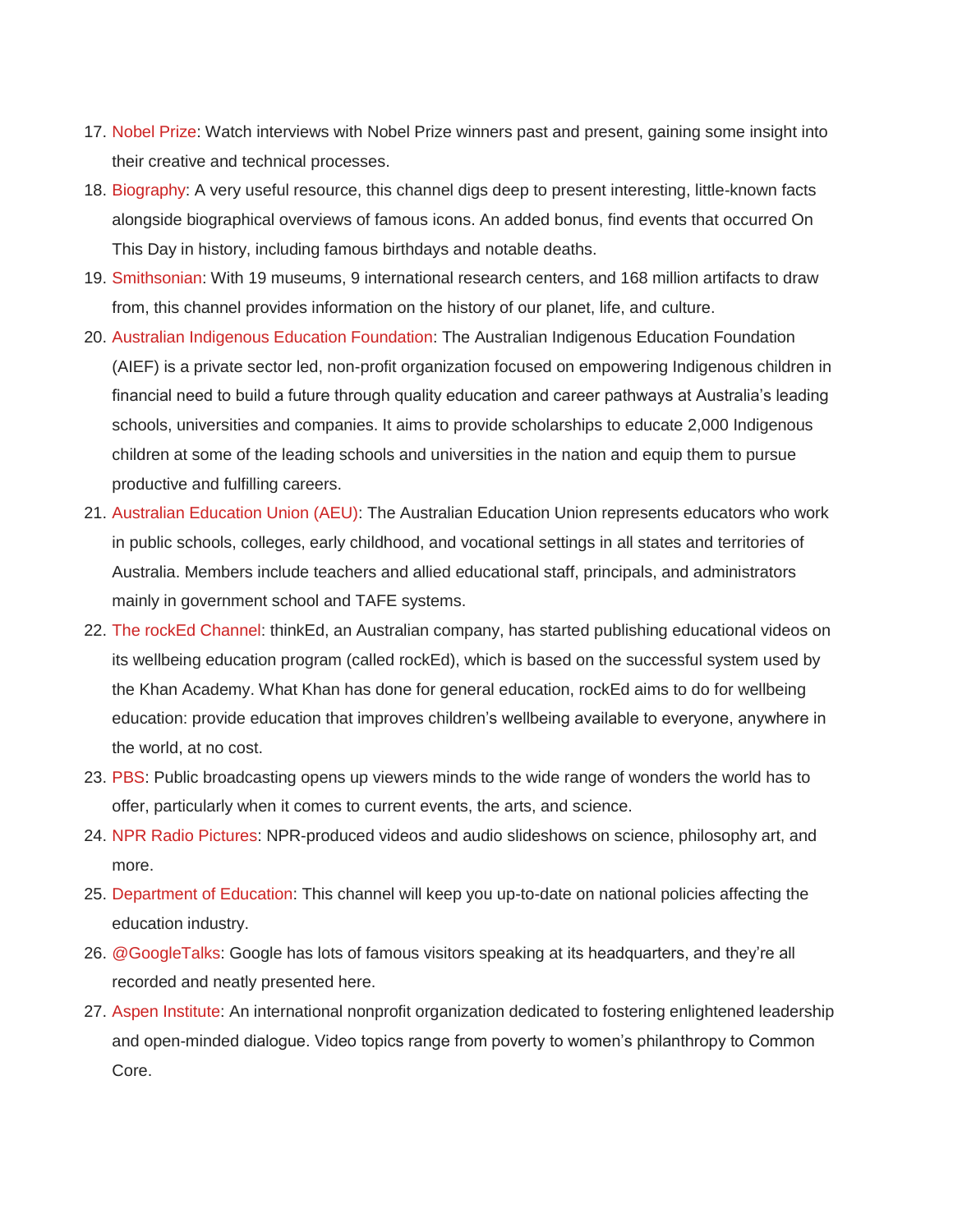- 28. [Big Think:](http://www.youtube.com/user/bigthink/about) This collection brings you videos featuring some of today's leading thinkers, including Ellen Galinsky, Lawrence Krauss, Dr. Andrew Weil, Robert Steven Kaplan, and more.
- 29. [Canal Educatif a la Demande:](http://www.youtube.com/user/canaleducatif) CED is a philanthropic producer of free high-quality educational videos in the domains of arts, economics, and science.
- 30. [FORA.tv:](http://www.youtube.com/user/ForaTv/videos) Delivers video presentations from the world's great writers, leaders, activists and thinkers. Topics include psychology, politics, education, and more.
- 31. [Intelligence Squared:](http://www.youtube.com/user/IntelligenceSquared/about) Oxford-style debates features one motion, one moderator, three panelists arguing for a motion, and three arguing against.
- 32. [Intelligent Channel:](http://www.youtube.com/user/IntelligentChannel/about) An original YouTube partner, the Intelligent Channel is a new destination for intelligent conversations and documentaries, with leaders from the worlds of entertainment and education. TINT videos produced by Intelligent Television in New York City.Â Â
- 33. [The Alcove:](http://www.youtube.com/user/MarkMolaro/about) A program that features interviews with various influential thinkers, including Jimmy Wales, Tina Brown, Arianna Huffington, and Carl Bernstein. Moderated by Mark Molaro.
- 34. [Common Craft:](http://www.youtube.com/user/leelefever/about) Common Craft is a series of short explanatory videos for teachers and trainers curated by Lee and Sachi LeFever. The goal is to fight complexity with simple tools and plain language.
- 35. [THNKR:](http://www.youtube.com/user/thnkrtv/about) Change Your Mind. This channel gives viewers extraordinary access to the people, places, stories, and ideas that are transforming our world. Its four-part series includes BOOKD, EPIPHANY, PODIUM, and PRODIGIES.
- 36. Wellcome Collection: The free destination for the incurably curious, this channel explores health and medical topics, science and art, education, old moviemaking techniques, and more.
- 37. [RSA Animate: 21st Century Enlightenment:](http://www.youtube.com/user/theRSAorg/about) Run by the non-profit organization working to meet 21st century challenges by showcasing ideas, undertaking innovative research, and building civic capacity around the world.

#### **Physical Sciences**

- 1. [MinutePhysics:](http://www.youtube.com/user/minutephysics/about) The most popular educational channel on YouTube, second only to Khan Academy.
- 2. [Robert Krampf:](http://www.youtube.com/user/RobertKrampf) A one-man science academy, this former Pink Palace educator covers radioactivity, the science of credit cards, making butter, and many more interesting and entertaining topics.
- 3. [Bright Storm:](http://www.youtube.com/user/brightstorm2/about) This channel offers hundreds of video lessons in biology, chemistry, physics, math, English, test prep, and more. The videos are nothing more than an instructor lecturing with a whiteboard for a few minutes, but are great if a student needs a refresher on a science topic.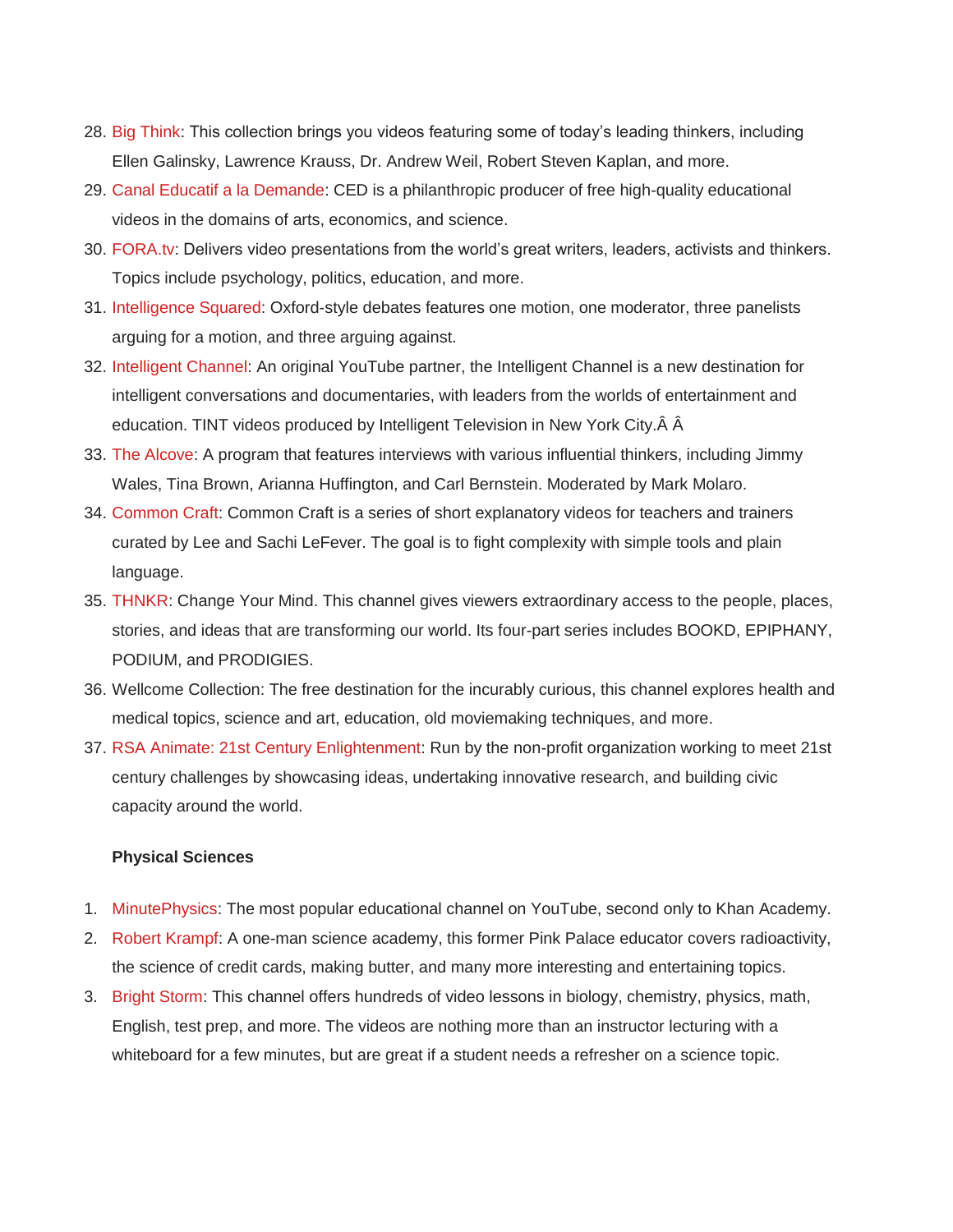- 4. [Symphony of Science:](http://www.youtube.com/user/melodysheep/about) These fun videos combine rhythm with science for enhanced learning. Check out Carl Sagan singing We Are All Connected or Morgan Freeman crooning over quantum physics (which, by the way, has over 4 million views).
- 5. [Bad Astronomy:](http://www.youtube.com/user/TheBadAstronomer/videos) Bad Astronomy is devoted to debunking myths and misconceptions about astronomy. How much pressure does it take to crush a concrete cylinder? How do meteorites from Mars get to Earth? Find out from The Bad Astronomer.
- 6. [New Scientist:](http://www.youtube.com/user/newscientistvideo/videos) New Scientist brings you videos and podcasts covering science, technology, space, the environment, and more. An international team of expert journalists brings you the latest innovations and ideas in science and technology, from a canyon discovered under an ice sheet in Greenland to footage of a mouse heart using human cells to beat again.
- 7. [ReelNASA:](http://www.youtube.com/user/ReelNASA/about) This channel brings you videos showing the latest happenings at NASA and the newest developments in space exploration.Â Â
- 8. [Richard Dawkins:](http://www.youtube.com/channel/HCJcMbgOeG9QI/about) The channel features talks by Richard Dawkins, the Oxford evolutionary biologist, as well as others influenced by his thought.
- 9. [ScienCentral:](http://www.youtube.com/user/sciencentral/videos) Making sense of science on an everyday level, this channel produces science and technology content for television, video, and the web. From broadcast news features to educational products, it covers the medical, environmental, and technological issues that affect daily life.
- 10. [UCSF Memory & Aging Channel:](http://www.youtube.com/user/UCSFMemoryandAging/about) UCSF features videos that will educate patients, caregivers and health professionals about the various forms of neurodegenerative diseases. The diseases covered here include Alzheimer's, Frontotemporal dementia, and Creutzfelt-Jakob Disease. This year's research education event covered Memory, Medications, and Money• and the latest Healthy Aging techniques.
- 11. [The Real Bill Nye the Science Guy:](http://www.youtube.com/user/TheRealBillNye) Beloved American children's show host Bill Nye presents a number of quality videos on a wide range of scientific principles.
- 12. [NASA Television:](http://www.youtube.com/user/nasatelevision?blend=1&ob=4) Take students on a wondrous voyage through space, courtesy of NASA researchers, developers, staff, astronauts and equipment.
- 13. [Utah Museum of Natural History:](http://www.youtube.com/user/UtahMuseumofNH) This small but comprehensive channel introduces students to dinosaurs, rocks, and other fascinating facets of natural history.
- 14. [Burke Museum of Natural History and Culture:](http://www.youtube.com/user/burkemuseum) The University of Washington curates collections of natural history and cultural heritage through this terrific channel, which includes videos on Coast Salish Art, unearthing Giant Turtle fossils, Why We Eat What We Eat, Tropical Bats, Plastic Recycling, and much more.
- 15. [Animal Planet:](http://www.youtube.com/user/AnimalPlanetTV) Animal Planet is the world's only entertainment brand that immerses viewers in the full range of life in the animal kingdom with rich, deep content via multiple platforms and offers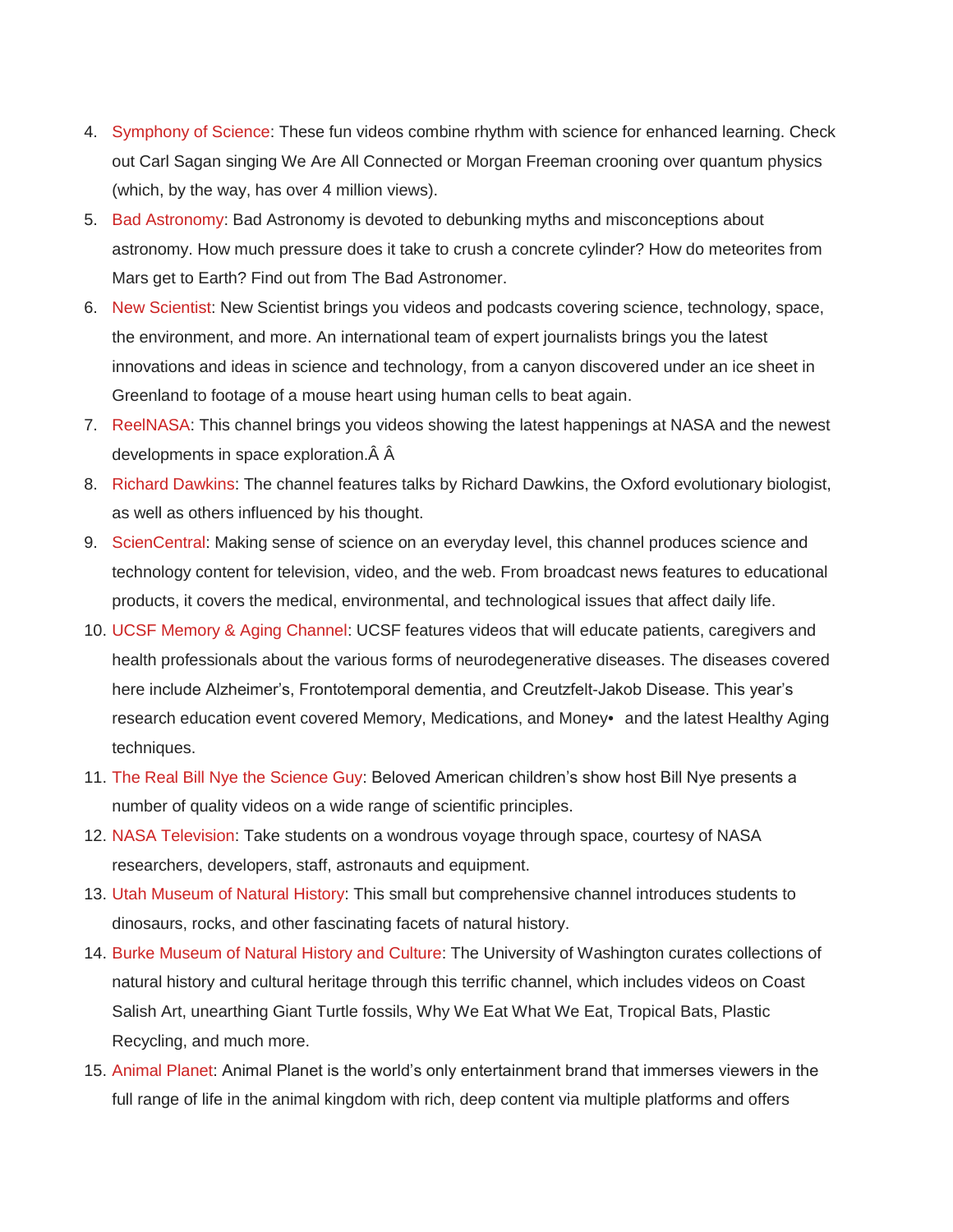animal lovers and pet owners access to a centralized online, television, and mobile community for immersive, engaging, high-quality entertainment, information, and enrichment.

- 16. [Science Channel:](http://www.youtube.com/user/ScienceChannel) This channel's 175,000 followers learn about outer space, new technology, earth science basics, and more.
- 17. [Steve Spangler Science:](http://www.youtube.com/user/Stevespanglerscience) Steve Spangler's science demonstrations are best suited for young audiences or older students needing a quick and easy refresher on the basic principles at play.
- 18. [Science Magazine:](http://www.youtube.com/user/ScienceMagazine) This channel explores multiple disciplines and facets of science but isn't quite as popular as the Science Channel.
- 19. [Carl Sagan's COSMOS:](http://www.youtube.com/user/SagansCosmos) Perfect for physics and astronomy classes, these classic videos of the beloved Carl Sagan engage and educate.
- 20. [Garland Science:](http://www.youtube.com/user/garlandscience) Brought to you by Taylor & Francis, this channel includes some outstanding videos and animations pertaining to cellular and molecular biology.
- 21. [Nat Geo Wild:](http://www.youtube.com/user/NatGeoWiLd) This National Geographic channel narrows its focus to animals, their behavior, and their relationships with the surrounding ecosystems.
- 22. [The Periodic Table of Videos:](http://www.youtube.com/user/periodicvideos) From the University of Nottingham comes the ultimate channel for all things chemistry, including a video about each element on the periodic table and new videos each week about science news, interesting molecules, and more.
- 23. [British Geological Survey:](http://www.youtube.com/user/bgschannel) An obvious source for geology and earth sciences teachers. The British Geological Survey (BGS) is the nation's principal supplier of objective, impartial, and up-to-date geological expertise and information. BGS carries out research in areas including energy and natural resources, vulnerability to environmental change and hazards, and Earth System Science, often in collaboration with the national and international scientific academic community.
- 24. [Wildlife Conservation Society:](http://www.youtube.com/user/WCSMedia) This channel introduces learners to the importance of conservation and environmentalism. The videos serve as informative guides on what works and what doesn't in the conservation circle, and what would happen if humanity stopped caring.
- 25. [California Academy of Sciences:](http://www.youtube.com/user/calacademy) A channel from the massive museum featuring exhibits on natural history, astronomy, and marine sciences.
- 26. [Centre for Inquiry Canada:](http://www.youtube.com/user/CFIOntario) A great resource for encouraging scientific inquiry, reason, freedom of thought, and secularism.
- 27. [National Audubon Society:](http://www.youtube.com/user/NationalAudubon) Audubon's mission is to conserve and restore natural ecosystems, focusing on birds, other wildlife, and their habitats for the benefit of humanity and the earth's biological diversity. This channel features videos on migration, markings, habitat protection, and more.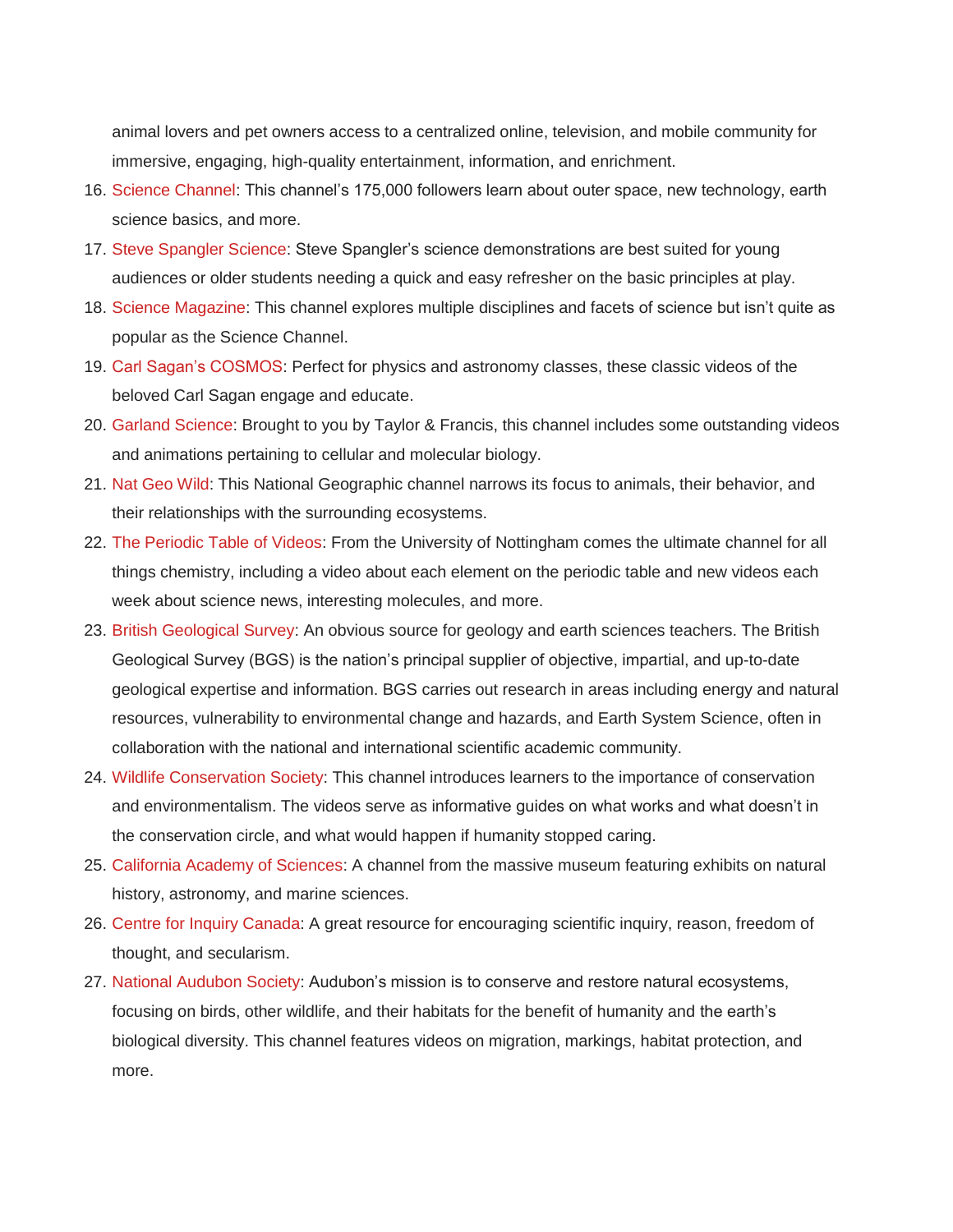- 28. [Sixty Symbols:](http://www.youtube.com/user/sixtysymbols) Another University of Nottingham venture, this channel demystifies the common symbols used in astronomy and physics, covering momentum, relativity, quantum mechanics, magnets, currents, and much more.
- 29. [Climate Conference:](http://www.youtube.com/user/climateconference) The UN's channel dedicated to discussing global warming and other environmental issues. A great resource for debate material and current research.

## **Engineering & Technology**

- 1. [Gizmodo:](http://www.youtube.com/user/gizmodo) This channel will introduce young engineers, computer specialists, and technicians to the programming behind today's hottest gadgets.
- 2. [Wired:](http://www.youtube.com/user/wired) The Wired channel concerns itself with the invention of the future, illuminating how technology is changing every aspect of our lives from culture to business, science to design. Learn about electric cars, the composition of Play-Doh, or how to hack a telegram.
- 3. [MIT Computer Science and Artificial Intelligence Laboratory:](http://www.youtube.com/user/MITCSAIL) Computer science and engineering students and teachers should check here for some seriously cool news on the latest artificial intelligence developments.Â
- 4. [NPTEL:](http://www.youtube.com/user/nptelhrd) This channel provides technical lectures from all seven Indian Institutes of Technology and Indian Institute of Science, Bangalore.
- 5. [This Week in Tech:](http://www.youtube.com/user/ThisWeekinTech) For an educator who wants to stay up on all the day's and week's tech news, this is the place to be. Entertaining, informative, fun. Full broadcasts.
- 6. [The Computer History Museum:](http://www.youtube.com/user/ComputerHistory) This channel works to curate the Information Age, offering videos of lectures and events at the museum itself as well as historic computer films. Special guests include Google's Eric Schmidt and Rick Rashid of Microsoft.

## **Mathematics**

- 1. [Mr. Robb's Math Videos:](http://www.youtube.com/user/RobbWorld) This channel originally started out as a means for students to remember their lessons after class has been dismissed, but grew into an exceptionally comprehensive resource on almost all things mathematical.
- 2. [Mathademics:](http://www.youtube.com/user/Mathademics) Mathademics is a community learning tool based out of Northern Illinois. Mathcast video tutorials are created by certified teachers who are dedicated to improving and making learning accessible to all students.
- 3. [The Video Math Tutor:](http://www.youtube.com/user/videomathtutor) This is a useful channel that provides several tutoring math videos covering different topics including basic math lessons, calculator tips, and brain teasers.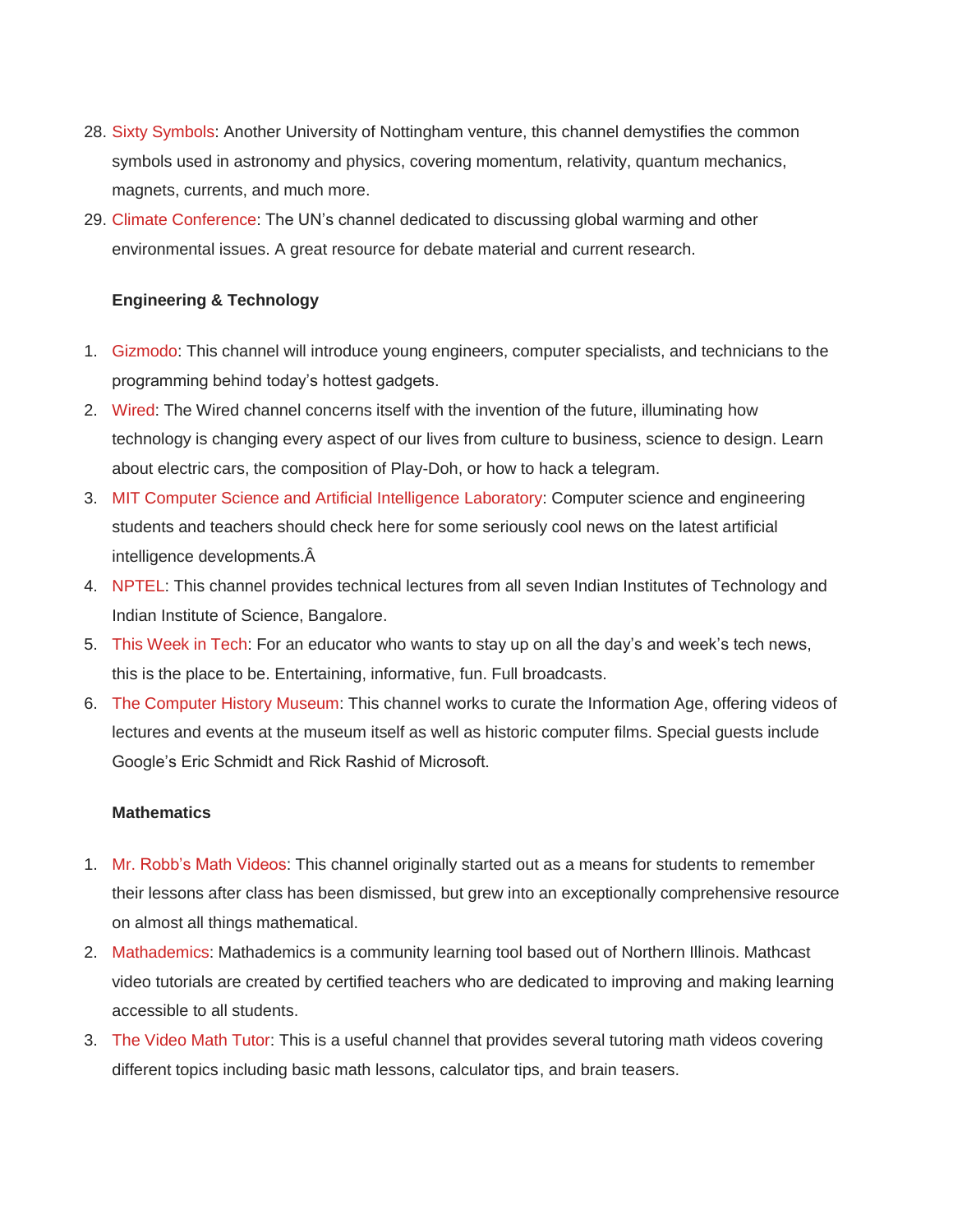- 4. [Numberphile:](http://www.youtube.com/user/numberphile/about) If you are a math teacher who wants to teach numbers differently, this channel has some videos to help you do it.
- 5. [PatrickJMT Free Math Videos:](http://www.youtube.com/user/patrickJMT/about) With nearly 200,000 subscribers, this channel is considered to be one of the best math channels on YouTube. It has videos on different topics such as calculus, derivatives, differential equations, limits, integrals, and more.
- 6. [Mathematics Online:](http://www.youtube.com/user/mathematicsonline/about) For geometry formula derivations and more.
- 7. [Statistics Learning Center:](http://www.youtube.com/user/CreativeHeuristics) With clear, short, entertaining videos, learn the basics of statistics from an expert teacher.

## **Politics, History, and Current Events**

- 1. [Pulitzer Center on Crisis Reporting:](http://www.youtube.com/user/PulitzerCenter/about) The Pulitzer Center on Crisis Reporting provides in-depth coverage of international affairs, focusing on topics that have been under-reported, misreported, or not reported at all. BONUS: [Lesson Plans for Educators.](http://pulitzercenter.org/education/lesson-plans)
- 2. [BarackObama.com:](http://www.youtube.com/user/BarackObamadotcom) This channel provides some insights into the political figure's views and actions that are appropriate for academic discussion. A good resource if you're teaching or studying American politics.
- 3. [Council on Foreign Relations:](http://www.youtube.com/user/cfr/about) A resource designed to provide insight into the complex international issues challenging policymakers and citizens alike.
- 4. [The Commonwealth Club:](http://www.youtube.com/user/commonwealthclub/videos) Videos coming out of the nation's oldest and largest public affairs forum, presenting topics ranging across politics, culture, and society.
- 5. [The Davos Question:](http://www.youtube.com/user/thedavosquestion) Every year, global leaders attend the World Economic Forum in Davos, Switzerland to discuss how to better the world. Here you get to see what they have to say.
- 6. [The Library of Congress:](http://www.youtube.com/user/LibraryOfCongress/about) Timeless treasures and contemporary presentations from the Library of Congress in Washington, D.C. Features recordings dating from the earliest Edison films to the present. A great resource if you are studying American history.
- 7. [The New York Times:](http://www.youtube.com/user/TheNewYorkTimes/about) All the news that's fit to watch.
- 8. [The New Yorker:](http://www.youtube.com/user/NewYorkerDotCom) The official video channel of The New Yorker magazine, offering its signature mix of reporting and commentary on politics, foreign affairs, business, technology, popular culture and the arts, along with humor, fiction, poetry, and cartoons. Your go-to resource for insight into American culture.
- 9. [The Real News:](http://www.youtube.com/user/TheRealNews/about) The Real News Network is a global online video news network that listens to and is dependent solely on its audience. No ads. No government subsidies. No corporate sponsorship.
- 10. [The World Bank:](http://www.youtube.com/user/WorldBank/about) Videos coming out of the institution whose goal is to rid the world of poverty.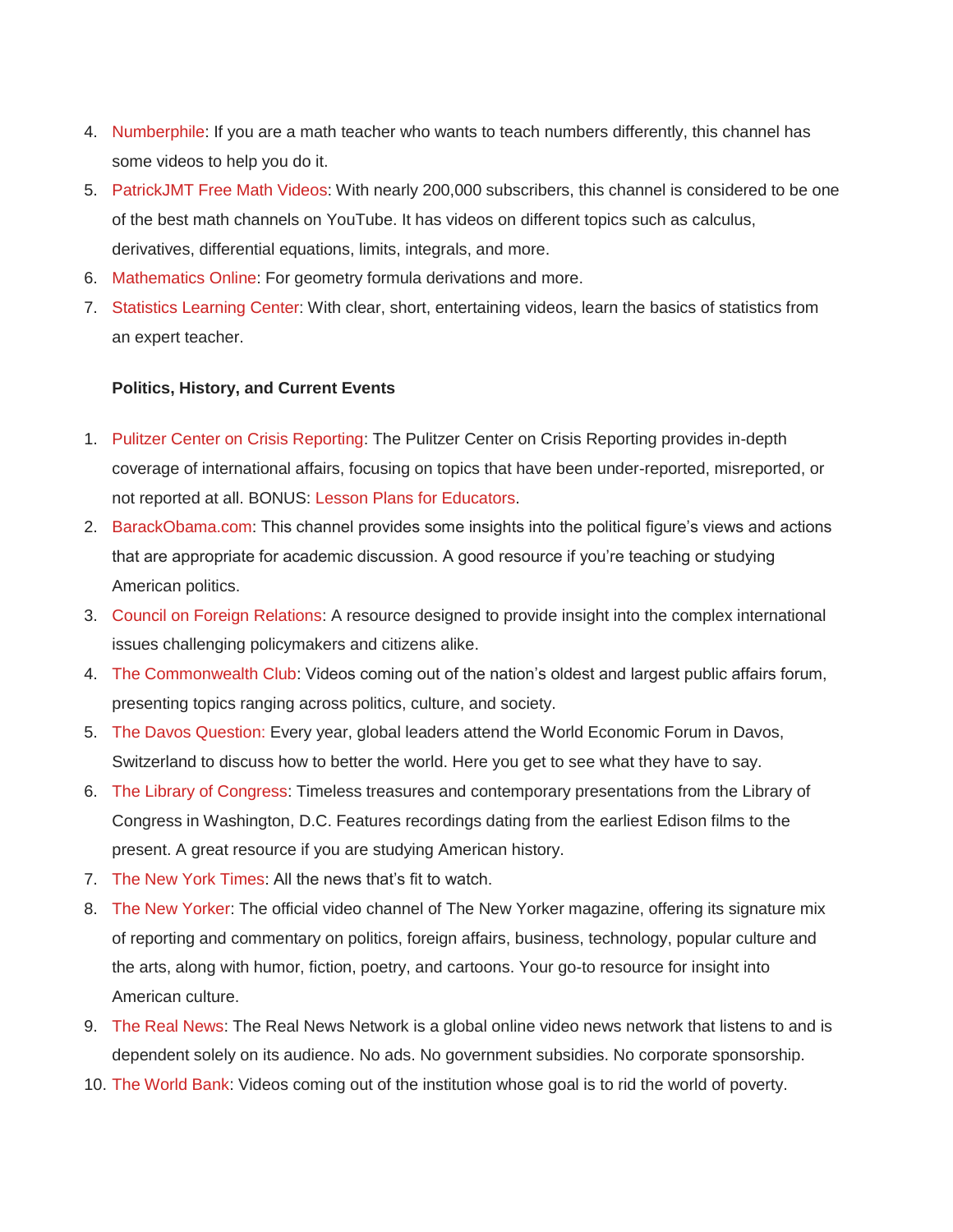- 11. [WNYC Radio:](http://www.youtube.com/user/wnycradio/about) Videos provided by WNYC, New York Public Radio.
- 12. [Yad Vashem:](http://www.youtube.com/user/YadVashem/about) Remembering the Past, Reshaping the Future. Containing the world's largest repository of information on the Holocaust, Yad Vashem is a leader in Holocaust education, commemoration, research, and documentation.
- 13. [92nd Street Y:](http://www.youtube.com/user/92ndStreetY/videos) Pretty much anyone and everyone on the cultural radar passes through the 92nd Y in NYC.
- 14. [Feministing:](http://www.youtube.com/user/feministing) Suitable for high school and college-aged students, this proud feminist channel educates visitors on the latest women's rights issues.
- 15. [History Channel:](http://www.youtube.com/user/historychannel) Like the science channel, but historical.
- 16. [Associated Press:](http://www.youtube.com/user/associatedpress) Stay on top of the current events impacting today's world. The Associated Press covers both domestic and international stories.
- 17. [The White House:](http://www.youtube.com/user/whitehouse) Follow this YouTube channel for the latest developments in American politics.
- 18. [Witness:](http://www.youtube.com/user/Witness) Walk through the realities of human rights violations and injustices continuously plaguing the world, and learn about what needs doing in order to reverse them.
- 19. [National Institute of Mental Health:](http://www.youtube.com/user/NIMHgov) NIMH is dedicated to bringing viewers honest insights into how mental illnesses really work and the recommended treatment options.
- 20. [CitizenTube:](http://www.youtube.com/user/citizentube) Hosted by YouTube itself, this channel features current events and frequent political updates from around the world.
- 21. [World Economic Forum:](http://www.youtube.com/user/WorldEconomicForum) This Geneva-based organization concerns itself with finding viable solutions to the planet's fiscal problems.
- 22. [United Nations:](http://www.youtube.com/user/unitednations) Perfect for model UN clubs and history and political science classes, this channel features over a thousand videos about the constantly changing human shape of the globe.
- 23. [Inside the NYPD:](http://www.youtube.com/user/insideNYPD) For criminal justice classes or any others pertaining to law, this look into NYPD will make an excellent educational supplement.
- 24. [Media Education Foundation:](http://www.youtube.com/user/ChallengingMedia) Sharpen critical thinking skills both in and outside of class with these short documentaries encouraging open discourse on sociological, political and historical topics.
- 25. [WHO:](http://www.youtube.com/user/who) The World Health Organization keeps viewers updated on global initiatives combating everything from diarrhea and colds to possible epidemics.
- 26. [Mind Your Mind:](http://www.youtube.com/user/mindyourmind) Mind Your Mind targets young adults with the hopes of educating them on the realities of mental illnesses, how to help loved ones, the necessity of treatment, and the damaging stigmas surrounding psychological disorders.
- 27. [AIDS.gov:](http://www.youtube.com/user/aidsgov) Open students up to the reality of the global AIDS crisis using this informative resource, which discusses efforts made to combat the virus.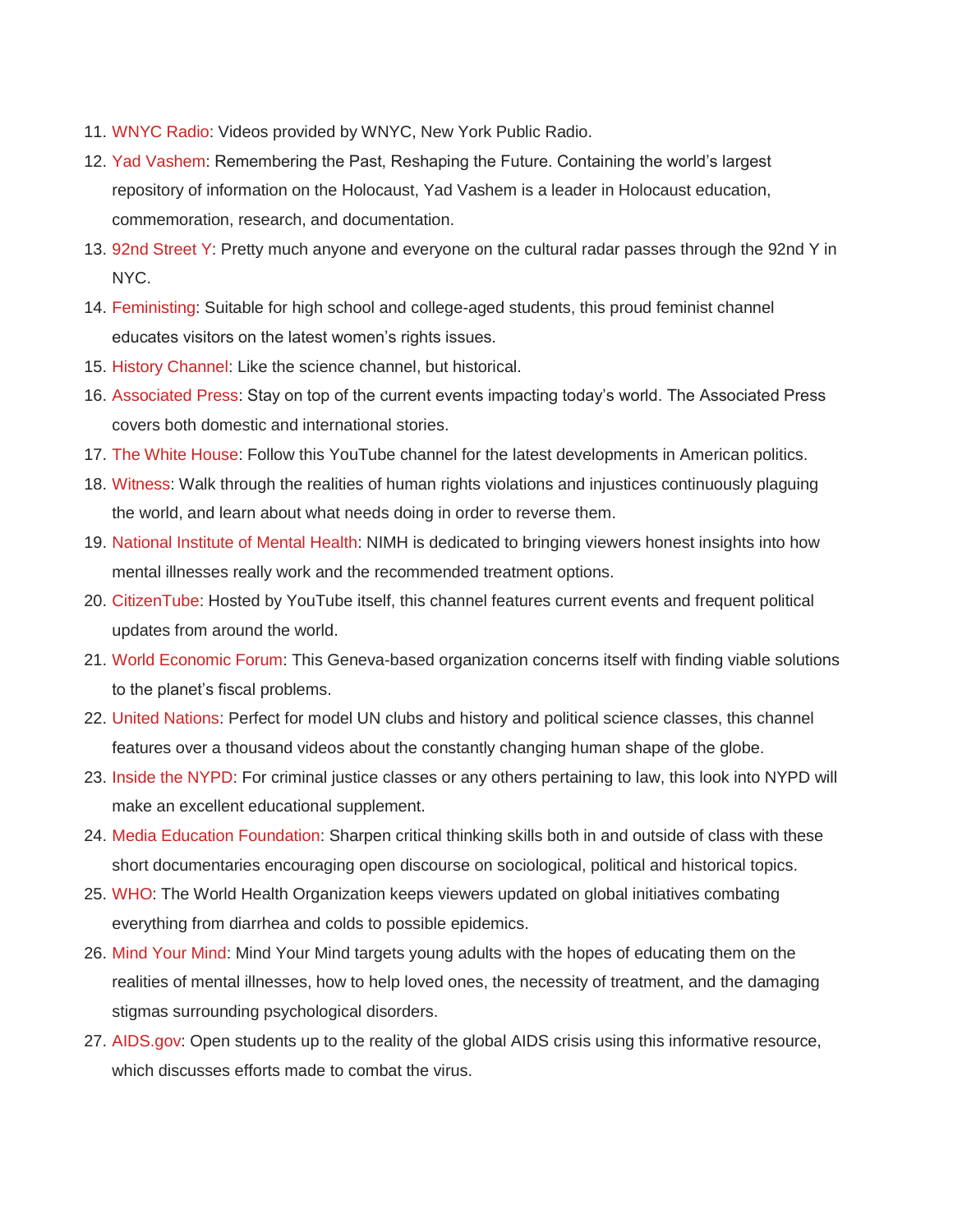- 28. [Routledge Textbooks:](http://www.youtube.com/user/RoutledgeTextbooks) This publishing company specializes in social sciences and humanities, and their videos work in line with and independently from their texts.
- 29. USC [Annenberg School for Communications & Journalism:](http://www.youtube.com/user/USCAnnenberg) University of Southern California faculty, staff, and students present talks on social media, journalism, global initiatives, and current events.
- 30. [It Gets Better:](http://www.youtube.com/user/itgetsbetterproject) Sociology classes studying the LGBTQIA movement and the heightened rate of suicide amongst teenagers alienated by their sexuality needs to check out this channel.
- 31. [Sociology of Gender:](http://www.youtube.com/user/SociologyOfGender) This Penn State University channel presents PSAs relating to gender and sexuality, most especially overall perceptions and portrayals.
- 32. [American Cancer Society:](http://www.youtube.com/user/AmerCancerSociety) With cancer a serious issue plaguing the world over, students should know about more than just the medical repercussions.
- 33. [The MacArthur Foundation:](http://www.youtube.com/user/macfound) This organization bestows money to individuals whose goals and talents go towards making the world a little bit better.
- 34. [UNICEF:](http://www.youtube.com/user/unicef) Learn about efforts by the United Nations to feed, clothe, and educate impoverished children worldwide.
- 35. [C-SPAN:](http://www.youtube.com/user/CSPAN) Follow this channel for the latest news and views straight from Capitol Hill.

## **The Arts**

- 1. [Smithsonian American Art Museum:](http://www.youtube.com/user/americanartmuseum) Lectures and collections are available for browsing.
- 2. [British Film Institute National Archive:](http://www.youtube.com/user/BFIfilms) Here you will find hundreds of free films as well as expert commentary and interviews. Home to the world's largest and most diverse film and TV archive.
- 3. [Artists Space:](http://www.youtube.com/user/ArtistsSpace) Founded in 1972, Artists Space has successfully contributed to the changing institutional and economic landscape of contemporary art in New York City for more than three decades. The Artists Space channel promotes lively discussion and experimentation among contemporary artists working in the visual arts, video and electronic media, performance, architecture and design. A great teaching resource for college art professors, and a great networking resource for young professionals.
- 4. [Cinetic:](http://www.youtube.com/user/Cinetic) Cinetic, an affiliate of Film Buff, brings audiences the latest, greatest and classic festival favorites from around the globe. From award-winners by veteran filmmakers to up-and-coming talent telling new stories, Cinetic prides itself on being at the forefront of quality indie film in the digital space.
- 5. [NFB:](http://www.youtube.com/user/Cinetic) The National Film Board of Canada hosts short documentaries, animations, alternative dramas, and other films. Its collection of over 13,000 award-winning films can be accessed at NFB.ca.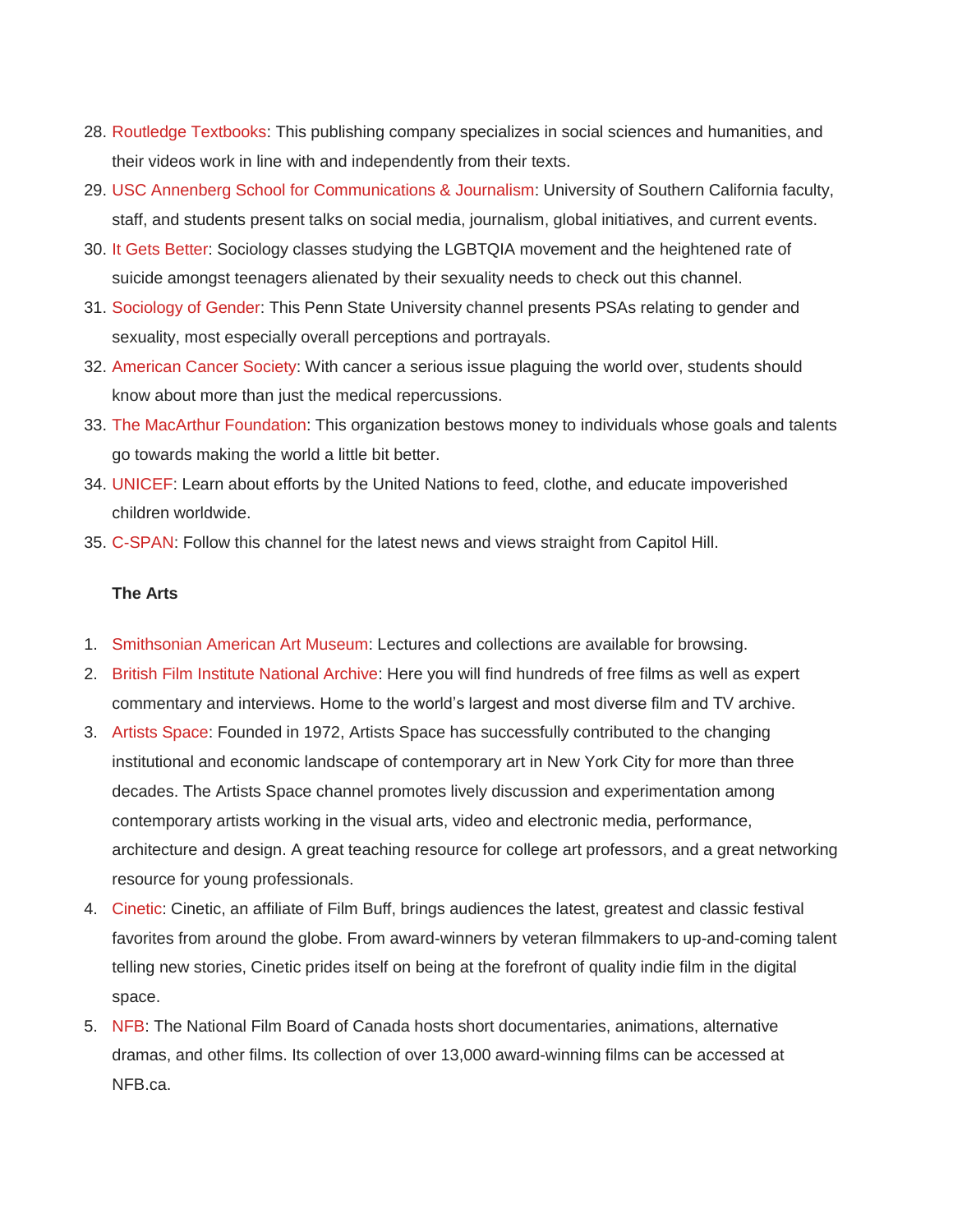- 6. [Philip Scott Johnson:](http://www.youtube.com/user/eggman913/videos) A fascinating collection of videos that put art in motion, exploring Baroque Art, Women and Men in Film, Faces of Fashion, Spiral Abstracts, and more.
- 7. [SpokenVerse:](http://www.youtube.com/user/SpokenVerse) Considered by Roger Ebert to be one of the richest resources on YouTube, SpokenVerse offers over 400 readings of great poems in English, from William Shakespeare to Charles Bukowski.
- 8. [Sundance:](http://www.youtube.com/user/sundancechannel) Provides video clips from original series and films airing on the Sundance Channel.
- 9. [The Screening Room:](http://www.youtube.com/user/ytscreeningroom/about) Provided by YouTube itself, this collection presents high quality, independent films to web users and promises to roll out four new films every two weeks.
- 10. [American Film Institute:](http://www.youtube.com/user/afi) Some of the greatest cinematic works of art ever shot for the appreciation and inspiration of future generations.
- 11. [MoMA, The Museum of Modern Art:](http://www.youtube.com/user/MoMAvideos) Use this channel to introduce students to the hottest and most influential modern and contemporary artists the world has to offer.
- 12. [The Metropolitan Museum of Art:](http://www.youtube.com/user/metmuseum) Learn all about preservation, art history, techniques and more thanks to one of the world's most prestigious museums. Take a tour without taking a tour.
- 13. [Cooper-Hewitt, National Design Museum:](http://www.youtube.com/user/cooperhewitt) Another Smithsonian offering, this time emphasizing the history of design, its role in society and any current trends.
- 14. [Anaheim Ballet:](http://www.youtube.com/user/AnaheimBallet) One of the most popular YouTube channels delivers some of the most stunning and dramatic dance pieces available online.
- 15. [Smithsonian Folkways:](http://www.youtube.com/user/SmithsonianFolkways) Expose students to world music they may not otherwise know about, courtesy of Smithsonian Folkways devoted recordings and videos.
- 16. [Beliefnet Community:](http://www.youtube.com/user/BeliefnetCommunity) The men and women of Beliefnet.com discuss spiritual matters from a comparative perspective, meaning atheists and agnostics are just as welcome to participate as individuals of faith. Videos also touch upon mental health and political topics as well.
- 17. [BookTV:](http://www.youtube.com/user/BookTV) CSPAN peers into the latest nonfiction releases and supplements reviews and summaries with relevant interviews, discussions, and other materials.
- 18. [Vancouver Poetry Slam:](http://www.youtube.com/user/PoetrySlamVancouver) Watch some of Vancouver's best slam poets as they share their writing and performing talents with the world at large.
- 19. [Stratford Shakespeare Festival:](http://www.youtube.com/user/stratfordfestival) The event itself may only come once a year, but the channel offers 24/7 lessons on Shakespearean plays and performances.
- 20. [Michelle Phan:](http://www.youtube.com/user/MichellePhan) A good resource for teachers and students in the Beauty trade.
- 21. [Craft:](http://www.youtube.com/user/craftzine) Projects, techniques, and creations to spark ideas for lesson plans and assignments. Nearly 36,000 subscribers.
- 22. [Dance Channel TV:](http://www.youtube.com/user/DanceChannelTV) A terrific resource for those interested in the performing arts.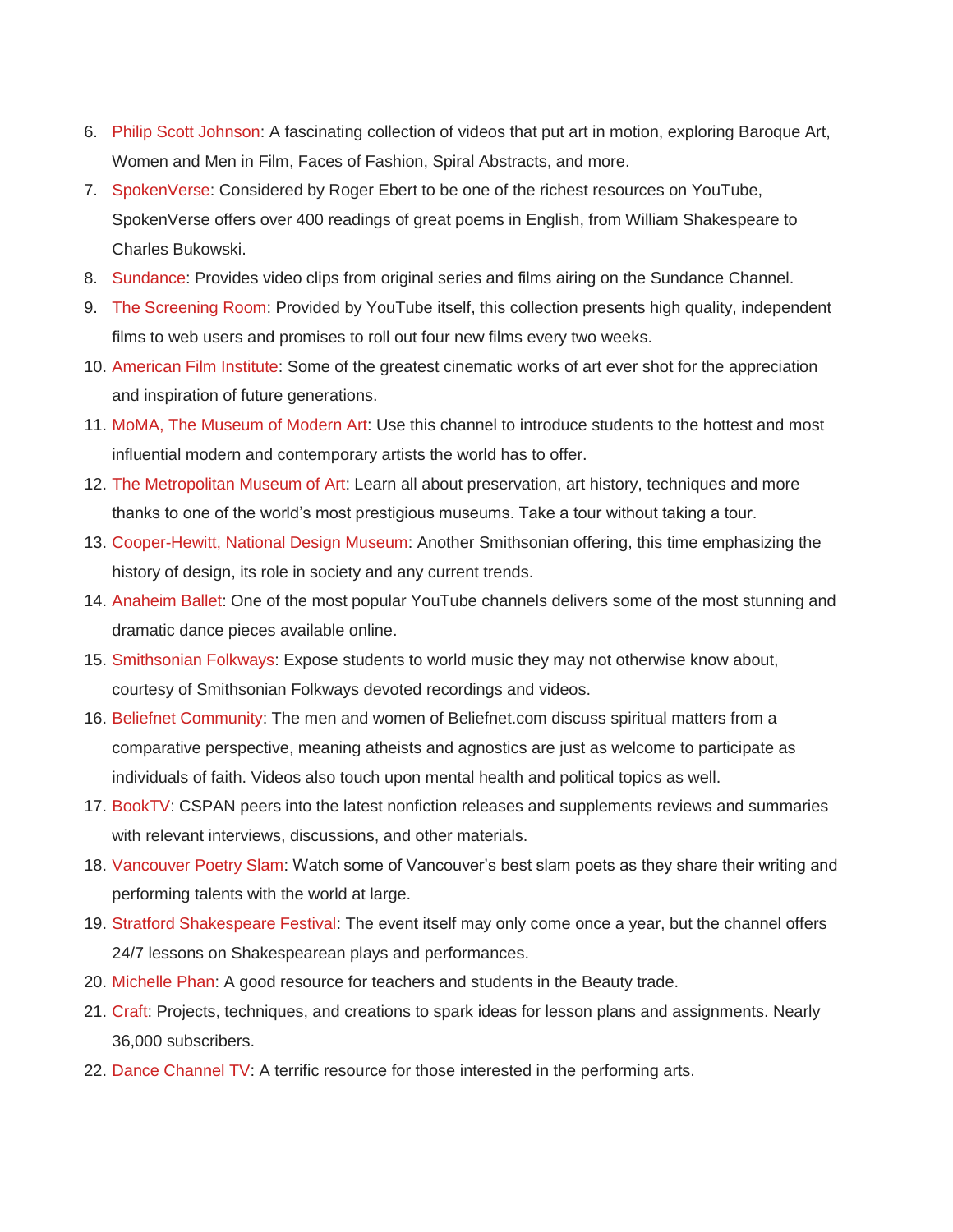- 23. [Royal Opera House:](http://www.youtube.com/user/royaloperahouse) Full operas may not be available on this channel, but the interviews do provide some excellent supplementary materials.
- 24. [Longtimers:](http://www.youtube.com/user/longtimers) The Life in the Arts Series, specifically tailored to meet the California State Art Curriculum Framework statutes, covers almost every facet of human creativity and expression.
- 25. [Words of the World:](http://www.youtube.com/user/wordsoftheworld) A channel dedicated to exposing the nature of spoken and written words.
- 26. [The CIA:](http://www.youtube.com/user/CIANetwork) A very useful channel for those interested in the culinary arts.
- 27. [National Writing Project:](http://www.youtube.com/user/NatlWritingProject) Here you will find some of the best strategies to help students hone their writing skills.
- 28. [HP Graphic Arts:](http://www.youtube.com/user/HPGraphicArts) Hewlett-Packard's take on digital trends and experimentation in the arts.
- 29. [USC Cinematic Arts:](http://www.youtube.com/user/USCCinematicArts) Share the latest in film, television, and multimedia with your production students.
- 30. [The DC Commission on the Arts and Humanities:](http://www.youtube.com/user/TheDCARTS) Even those living outside of DC can still benefit from this organization's efforts to promote the arts and humanities in a math and science-oriented world.
- 31. [Steppenwolf Theatre Company:](http://www.youtube.com/user/steppenwolftheatre) A great tool for drama teachers interested in illustrating the art of stagecraft.
- 32. [Walker Art Center:](http://www.youtube.com/user/walkerartcenter) Explore arts of all kinds via walkthroughs and interviews with some of the world's most creative minds.

## **Learning a Foreign Language**

- 1. [JenniferESL:](http://www.youtube.com/user/JenniferESL/about) With over 153,000 subscribers, JenniferESL is one of the most popular ESL channel on YouTube. Jennifer's best videos are her lessons on idioms (kitchen idioms, driving idioms, color idioms) and slang/phrases based on everyday environments and tasks. Most of the content in her curriculum is based on expressions and conversations from authentic experiences. Great for beginners.
- 2. [MisterDuncan:](http://www.youtube.com/user/duncaninchina/videos) Considered one of the original English teachers on YouTube, MisterDuncan covers lessons on fluency and speaking English naturally rather than prescriptive grammar. A Bill Nye the English Guy, if you will.
- 3. [Voice of America Learning English:](http://www.youtube.com/user/VOALearningEnglish/about) Join over 98,000 other subscribers and learn English with captioned news reports read at a slower speed.
- 4. [BBC Learning English:](http://www.youtube.com/user/bbclearningenglish/about) Another popular site, with over 64,000 followers.
- 5. [TheSpanishBlog:](http://www.youtube.com/user/thespanishblog) It is safe to assume that is probably hard to find a personal native Spanish speaking tutor to provide daily Spanish lessons, but this is exactly what the Spanish Blog is. Laura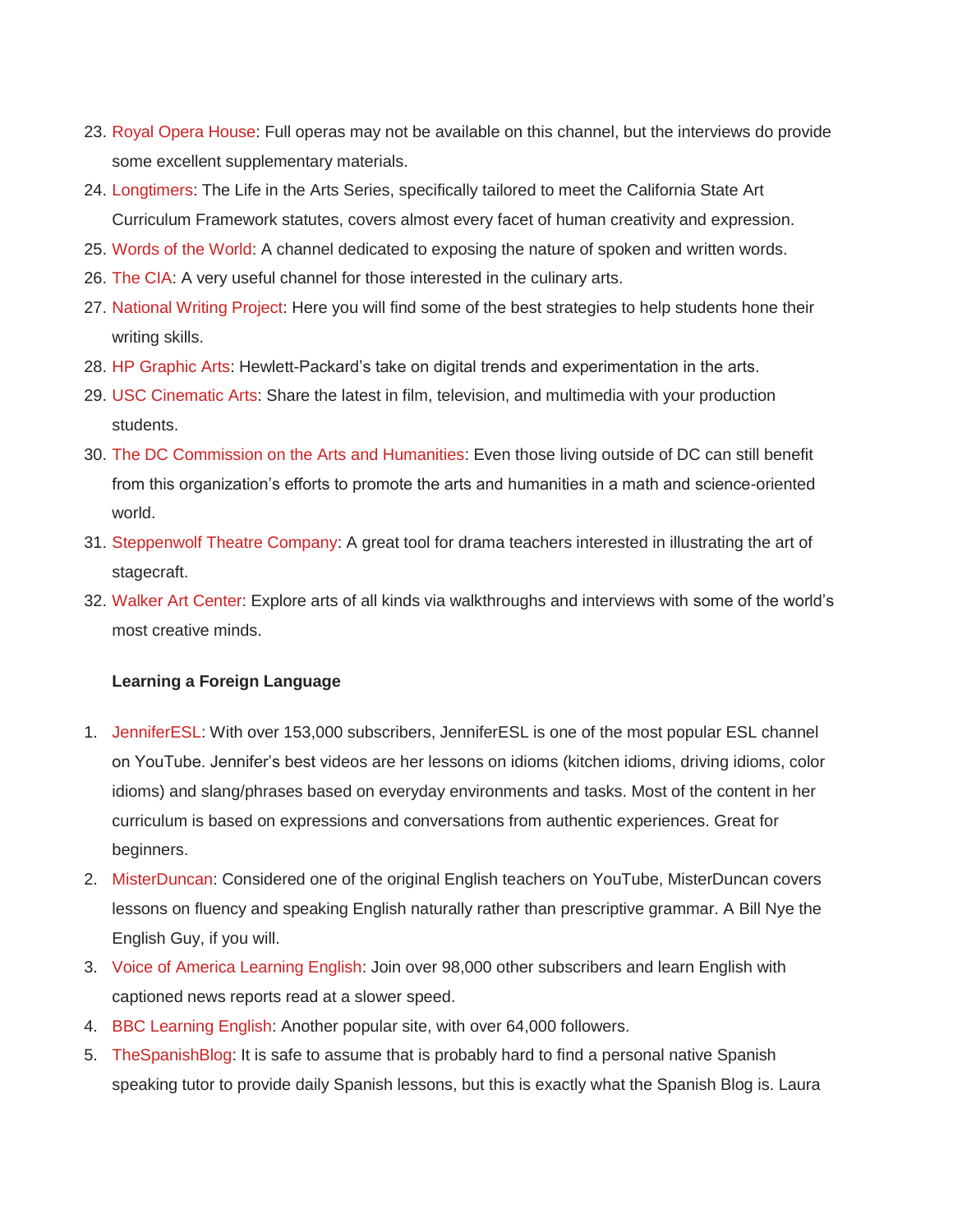Garrido Eslava uploads lessons on both YouTube and her personal blog that can help you master both vocabulary and pronunciation. Don't forget to download some lessons to your mp3 if you're a person on the go!

- 6. [LearningLikeCrazy:](http://www.youtube.com/user/LearningLikeCrazy) Whether you want to lament the difficulties of learning Spanish verbs along with a few of their user testimonials or review basic some basic phrases, Learning (Spanish) Like Crazy's Channel can be both educational and entertaining for any beginner. Learning Like Crazy also provides lessons for other languages as well, such as Italian.
- 7. [LanguageNow:](http://www.youtube.com/user/languagenow) If you are looking for a more formal lesson, be sure to check out Professor Jason's Channel. Professor Jason specializes in teaching both Spanish and Portuguese and provides comprehensive step-by-step video lessons on both his channel and his [website.](http://blog.brainscape.com/2011/04/youtube-channels-learn-spanish/) His video are on the lengthy end, but his organization of information is definitely worth the watch.
- 8. [SpanishDict:](http://www.youtube.com/user/SpanishDict) SpanishDict's videos are definitely a joy to watch, mainly because they are very organized and of very high quality. Use these if you are looking for a more interactive experience, they are sure to get you excited about the language. The only downside might be that the speaker's lack native pronunciation, but don't let this stop you from learning!
- 9. [Esaudio:](http://www.youtube.com/user/esaudio) For the grammar freak in you, try trabeojoj's channel videos on Spanish grammar. This is aimed for more advanced speakers of Spanish, but it will definitely help you fine tune your speech by reviewing the ins and outs of the language. Their large selection of videos range from every thinkable topic of Spanish grammar.
- 10. [French From Beginners to Advanced:](http://www.youtube.com/user/imagiers) One of the best channels available, with nearly 100,000 subscribers.
- 11. [Learn French: Frenchpod101.com](http://www.youtube.com/user/frenchpod101) Here you will find short videos of vocabulary words and random phrases followed by a short quiz on the lesson. The channel is in a radio talk show format structured around everyday dialogues and presented by a native French speaker and a native English speaker.
- 12. [The Radio Lingua Network:](http://www.youtube.com/user/radiolingua) On this channel, CoffeeBreak French!, the user learns with Anna, the student, who is instructed by Mark, the teacher. This duo is so enthusiastic and helpful as they situate each lesson in different parts of Paris, that you can't help but feel that you are undertaking a foreign journey with them.
- 13. [SloppyCheng:](http://www.youtube.com/user/sloppycheng) With over 70,000 views, Yang Yang Chen presents clear lessons in Mandarin Chinese, answering daily questions from her followers on grammar and pronunciation.
- 14. [Peggy Teaches Chinese:](http://www.youtube.com/user/PeggyTeachesChinese) Peggy Lee offers free Mandarin lessons as well as videos about Taiwanese culture and food. You will find some humorous videos compiled by her past students.
- 15. [ActiveChinese:](http://www.youtube.com/user/ActiveChinese/videos) Cartoon animations accompanied by practical conversation tips.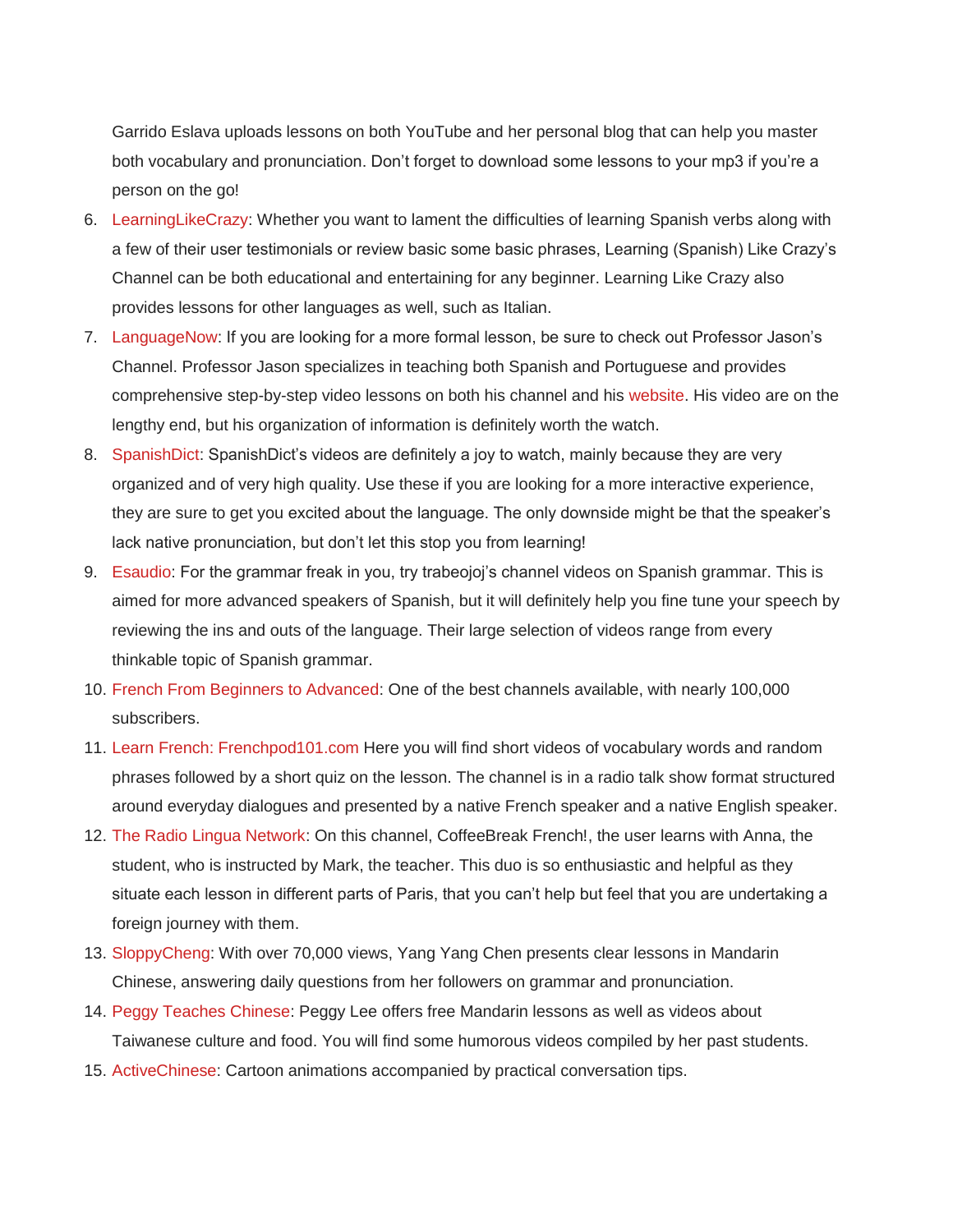16. [Chinese Class 101:](http://www.youtube.com/user/chineseclass101/about) Learn to speak, read, hear, and write Chinese with over 14,000 fellow subscribers.

## **University Channels**

- 1. [University of California Berkeley:](http://www.youtube.com/user/UCBerkeley) Arguably the most substantive YouTube collection available, featuring a large selection of free courses as well as lectures given by important figures.
- 2. [Cambridge University:](http://www.youtube.com/user/CambridgeUniversity) Check out the Cambridge Ideas series, a collection of short films in which top researchers reveal some of their latest findings and discuss subjects ranging from energy to disappearing languages, and policing the streets to the future of robotics.
- 3. [Harvard University:](http://www.youtube.com/user/Harvard) Despite showing up late to the Web 2.0 party, Harvard has its own collection of worthwhile videos, including Michael Sandel's famous course on Justice.
- 4. [Harvard Bok Center:](http://www.youtube.com/user/BokCenter) A small but bright collection focused on pedagogy.
- 5. [Harvard Magazine:](http://www.youtube.com/user/HarvardMagazine) This channel features clips from Harvard Magazine, a bimonthly magazine that balances intellectual substance with human interest stories.
- 6. [Indian Institute of Technology/Indian Institute of Science:](http://www.youtube.com/user/nptelhrd) Presented by the leading technology institutes in India, this collection features more than 50 free courses, mostly in engineering.
- 7. [MIT \(Massachusetts Institute of Technology\):](http://www.youtube.com/user/MIT) This channel serves as a central repository for many of the videos produced as part of MIT's leading OpenCourseWare initiative.
- 8. [Stanford University:](http://www.youtube.com/user/StanfordUniversity) Newly launched, the collection features a few hundred videos from schools, departments, and programs across the university. Highlights include courses, faculty lectures, campus events, and the latest research news from Stanford.
- 9. [Yale University Courses:](http://www.youtube.com/user/YaleCourses) This site features nearly 40 free courses artfully recorded by Yale University. You won't want to miss the gems on this channel.
- 10. [Berkman Center for Internet and Society at Harvard Law School:](http://www.youtube.com/user/BerkmanCenter) The videos hosted here examine how the digital world and the law intersect.
- 11. [Carnegie Mellon:](http://www.youtube.com/user/CarnegieMellonU) Here you will find, among other things, Randy Pausch's highly popular last lecture on Achieving Your Childhood Dreams. This channel has over 22 million views.
- 12. [Columbia University:](http://www.youtube.com/user/columbiauniversity/about) Managed by the Columbia Center for New Media Teaching and Learning, this channel gives faculty, students, and the public access to Columbia-produced videos of lectures, events, and promotional content on the popular YouTube platform.
- 13. [Duke University:](http://www.youtube.com/user/Duke) The Duke University YouTube page is a place where students, parents, alumni and others can learn about and enjoy some of the great things happening at the university. Enjoy weekly updates and recordings of summer workshops and commencement gatherings.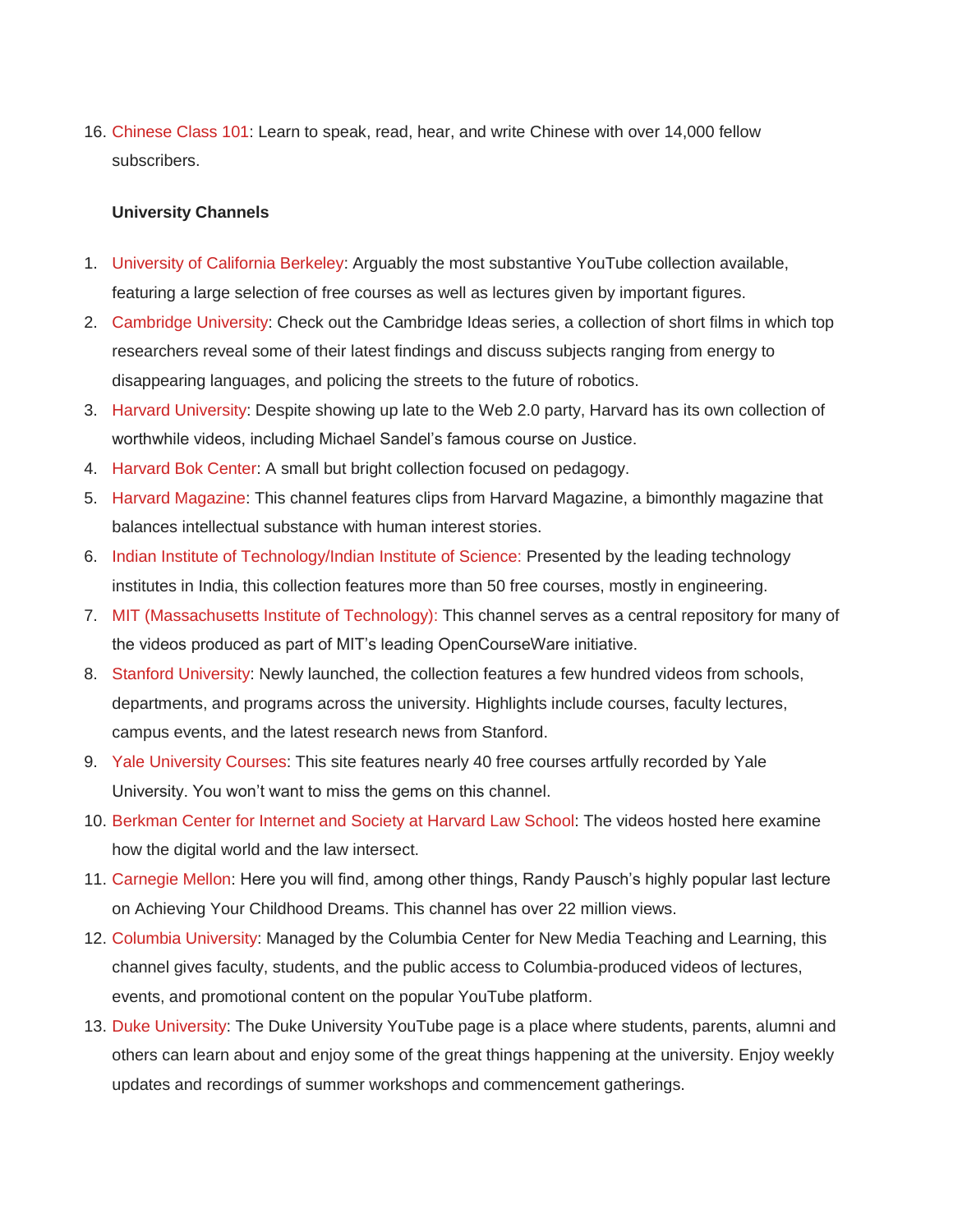- 14. [Emory University:](http://www.youtube.com/user/EmoryUniversity/about) This University consists of an outstanding liberal arts college, highly ranked professional schools, and one of the larger and more comprehensive healthcare systems in the Southeast. Its channel covers multiple topics, from sustainable student lifestyles to jazz and orchestra performances.
- 15. [EGS \(The European Graduate School\):](http://www.youtube.com/user/egsvideo) This European collection features Videos and video clips of lectures, sessions, and interviews at European Graduate School (EGS), Media and Communication Studies Department, Saas-Fee, Switzerland, Europe with important contemporary theorists, philosophers, and filmmakers.
- 16. [Princeton University:](http://www.youtube.com/user/princetonuniversity) Videos from the Council on Science and Technology, Reunions and Commencement highlights, Films from Japan, Rafting Down the Mississippi, and more.
- 17. [Oxford University:](http://www.youtube.com/user/oxford) Watch lectures, see reports of current events, and discover more about the students and staff of this incredible university.
- 18. [Sonoma State:](http://www.youtube.com/user/CSUSonoma/about) Plenty of lectures, Commencement speeches, and more.
- 19. [Tulane University:](http://www.youtube.com/user/Tulane) Here you will be able to access some of the speeches by esteemed guest speakers.
- 20. [University of Arizona:](http://www.youtube.com/user/Arizona/videos) News from campus and lectures by distinguished guests.
- 21. [University of California TV:](http://www.youtube.com/user/UCtelevision/about) University of California Television (UCTV) shares educational and enrichment programming from the campuses, national laboratories, and affiliated institutions of the University of California. Subscribe to your favorites playlists to receive the latest research and information on topics that range from opera to oceanography, autism to artist profiles, global warming to global health. Arts, music, science, public affairs, health, business – if you're talking about it, you'll find it on UCTV.
- 22. [University of Chicago Press:](http://www.youtube.com/user/ucbooks/videos) Interviews with authors, editors, photographers, and more.
- 23. [University of North Carolina Chapel Hill:](http://www.youtube.com/user/UNCChapelHill) This collection is substantive on the whole. You will need to sift through the videos to find ones of interest.
- 24. [USC \(University of Southern California\):](http://www.youtube.com/user/USC/videos) Find interesting student spotlights here. A good resource for the arts.
- 25. [The University of Houston:](http://www.youtube.com/user/UHouston) As with many institutes of higher learning, UH has allowed cameras in the classroom to capture some of its most educational lectures and discussions.
- 26. [ANU Channel:](http://www.youtube.com/user/ANUchannel) Canberra-based Australian National University provides an excellent selection of videos on academic subjects and campus life.
- 27. [USNW:](http://www.youtube.com/user/UNSW) The Sydney-based University of New South Wales presents videos on politics, science, technology, design, engineering and much more that all work as classroom supplements.